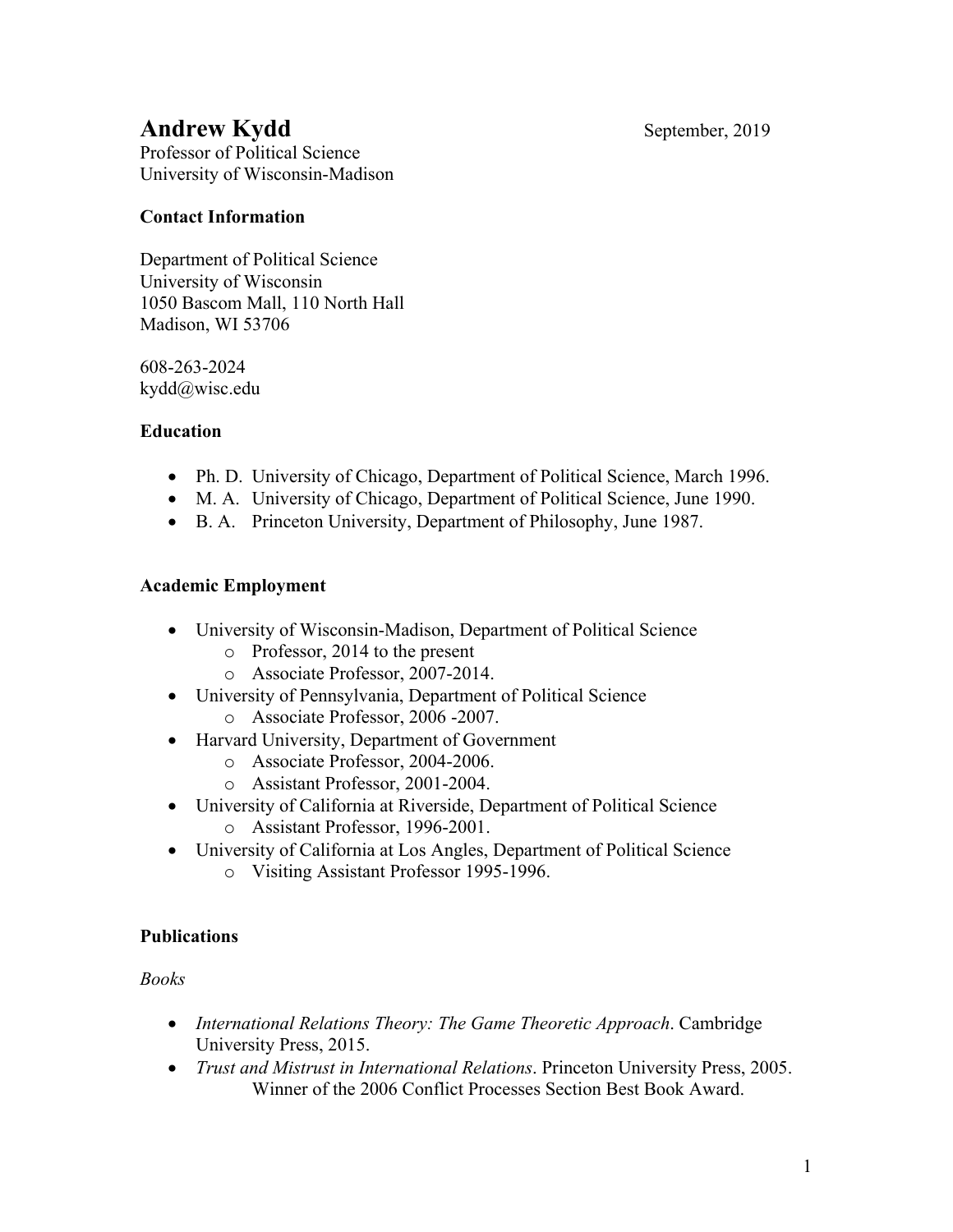#### *Articles in Refereed Journals*

- 1. The Sturdy Child vs. the Sword of Damocles: Nuclear Weapons and the Expected Cost of War. *Security Studies*, Vol. 28, No. 4, (2019) 645-676.
- 2. Threats and Assurances in Crisis Bargaining (with Roseanne McManus). *The Journal of Conflict Resolution*, Vol. 61, No. 2 (2017) 325-348.
- 3. The Paradox of Misaligned Profiling (with Charles A. Holt, Laura Razzolini and Roman Sheremeta). *The Journal of Conflict Resolution*, Vol. 60, Issue 3 (2016) 482-500.
- 4. The Road to Hell? Third Party Intervention to Prevent Atrocities (with Scott Straus). *American Journal of Political Science*, Vol. 57, No. 3, (2013) pp. 673- 684.
- 5. Terrorism and Profiling. *Terrorism and Political Violence*, Vol. 23, No. 3, (2011) pp. 458-473.
- 6. Learning Together, Growing Apart: Global Warming, Energy Policy and International Trust. *Energy Policy,* Vol. 38, No. 6, (2010) pp. 2675-2780.
- 7. When Can Mediators Build Trust? *American Political Science Review* Vol. 100, No. 3, (August 2006) pp. 449-462.
- 8. Strategies of Terrorism (coauthored with Barbara Walter). *International Security* Vol. 31, No. 1 (Summer 2006) pp. 49-80.
- 9. In America We (Used to) Trust: U.S. Hegemony and Global Cooperation. *Political Science Quarterly*, Vol. 120, No. 4, (Winter 2005/2006) pp. 619-636.
- 10. Which Side Are You On? Bias, Credibility and Mediation. *American Journal of Political Science*, Vol. 47, No. 4, (October 2003) pp. 597-611.
- 11. Sabotaging the Peace: The Politics of Extremist Violence (coauthored with Barbara Walter). *International Organization*, Vol. 56, No. 2 (Spring 2002) pp. 263-296.
- 12. Trust Building, Trust Breaking: the Dilemma of NATO Enlargement. *International Organization*, Vol. 55, No. 4 (Autumn 2001) pp. 801-828.
- 13. Overcoming Mistrust. *Rationality and Society*. Vol. 12, No. 4 (November 2000) pp. 397-424.
- 14. Trust, Reassurance and Cooperation. *International Organization*, Vol. 54, No. 2 (Spring 2000), pp. 325-357.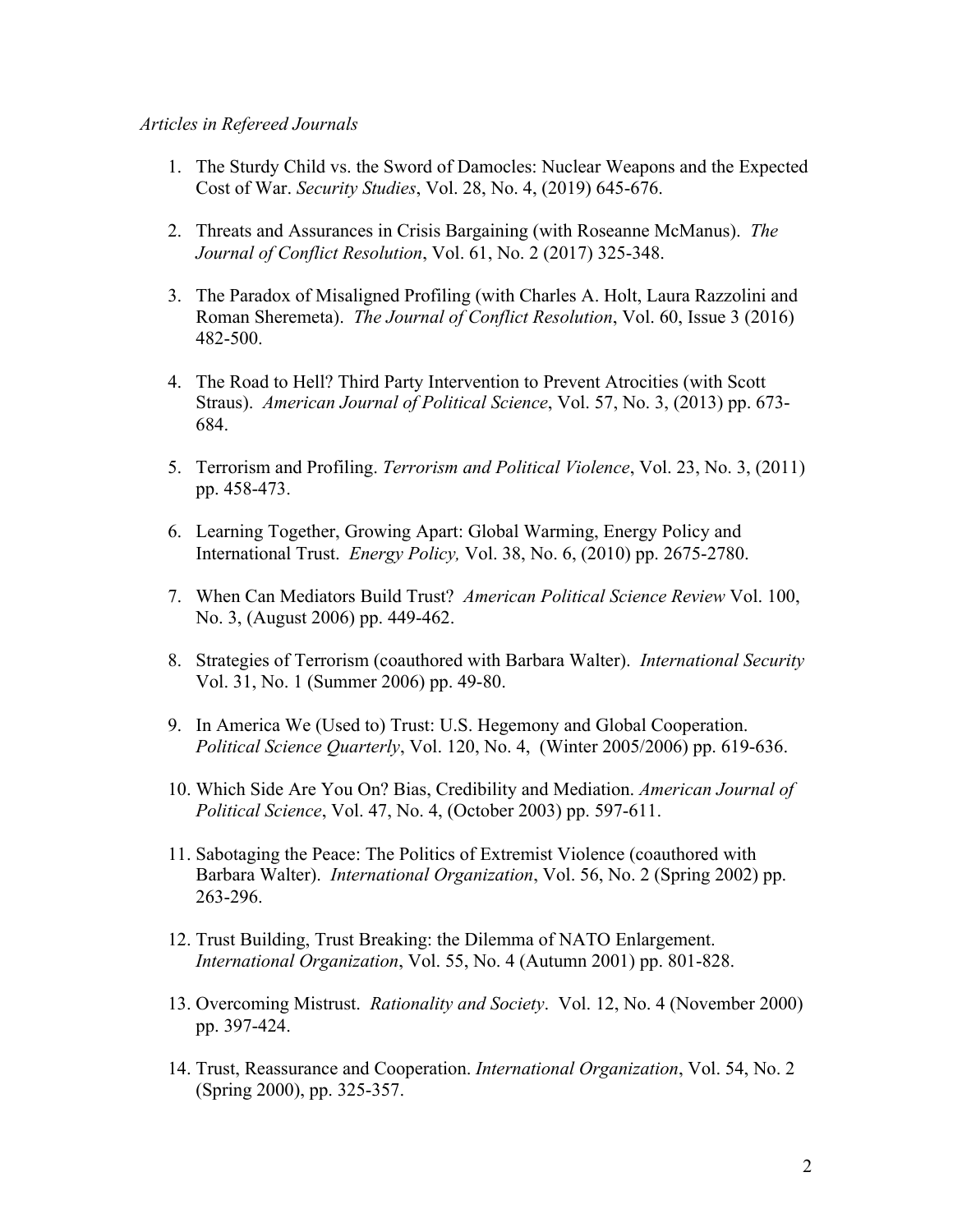- 15. Arms Races and Arms Control: Modeling the Hawk Perspective. *American Journal of Political Science*, Vol. 44, No. 2 (April 2000) pp. 222-238.
- 16. Sheep in Sheep's Clothing: Why Security Seekers Do Not Fight Each Other. *Security Studies*, Vol. 7, No. 1 (Autumn 1997) pp. 114-155.
- 17. Game Theory and the Spiral Model. *World Politics*, Vol. 49, No. 3 (April 1997) pp. 371-400.

#### *Non-Refereed Publications*

- 1. Information and Communication at the End of Negotiations. In *How Negotiations End*, edited by William Zartman. Cambridge University Press, 2019.
- 2. Game Theory and the Future of International Security. In *The Oxford University Handbook of International Security*, edited by William C. Wohlforth and Alexandra Gheicu. Oxford University Press, 2018: pp. 179-192.
- 3. The US and Russian Interventions in Syria: Room for Cooperation or Prelude to Greater Conflict? (with Yoshiko Herrera and Fyodor Lukyanov.) Working Group Paper #5. Working Group on the Future of US-Russia Relations. Davis Center for Russian and Eurasian Studies, Harvard University. February 2016.
- 4. Pulling the Plug: Can There Be a Deal with China on Korean Unification? *The Washington Quarterly*, Vol. 38, No. 2, (Summer 2015) pp. 63-77.
- 5. A Failure to Communicate: Uncertainty, Information and Unsuccessful Negotiations. In *Unfinished Business: Why International Negotiations Fail*, edited by Guy Olivier Faure. Athens: University of Georgia Press, 2012:283-300.
- 6. Rationalist Approaches to Conflict Resolution. In *Annual Review of Political Science*, Vol. 13, 2010: 101-122.
- 7. Methodological Individualism and Rational Choice. In *The Oxford Handbook of International Relations*, edited by Christian Reus-Smidt and Duncan Snidal. Oxford: Oxford University Press, 2008: 425-443.
- 8. The Art of Shaker Modeling: Game Theory and Security Studies. In *Models, Numbers and Cases: Methods for Studying International Relations*, edited by Detlef Sprinz and Yael Wolinsky-Nahmias. Ann Arbor: University of Michigan Press, 2004:344-366.
- 9. Progress in Game-Theoretical Analysis of International Regimes. Co-authored with Duncan Snidal, in *Regime Theory and International Relations*, edited by Volker Rittberger. Oxford: Clarendon Press, 1993:112-135.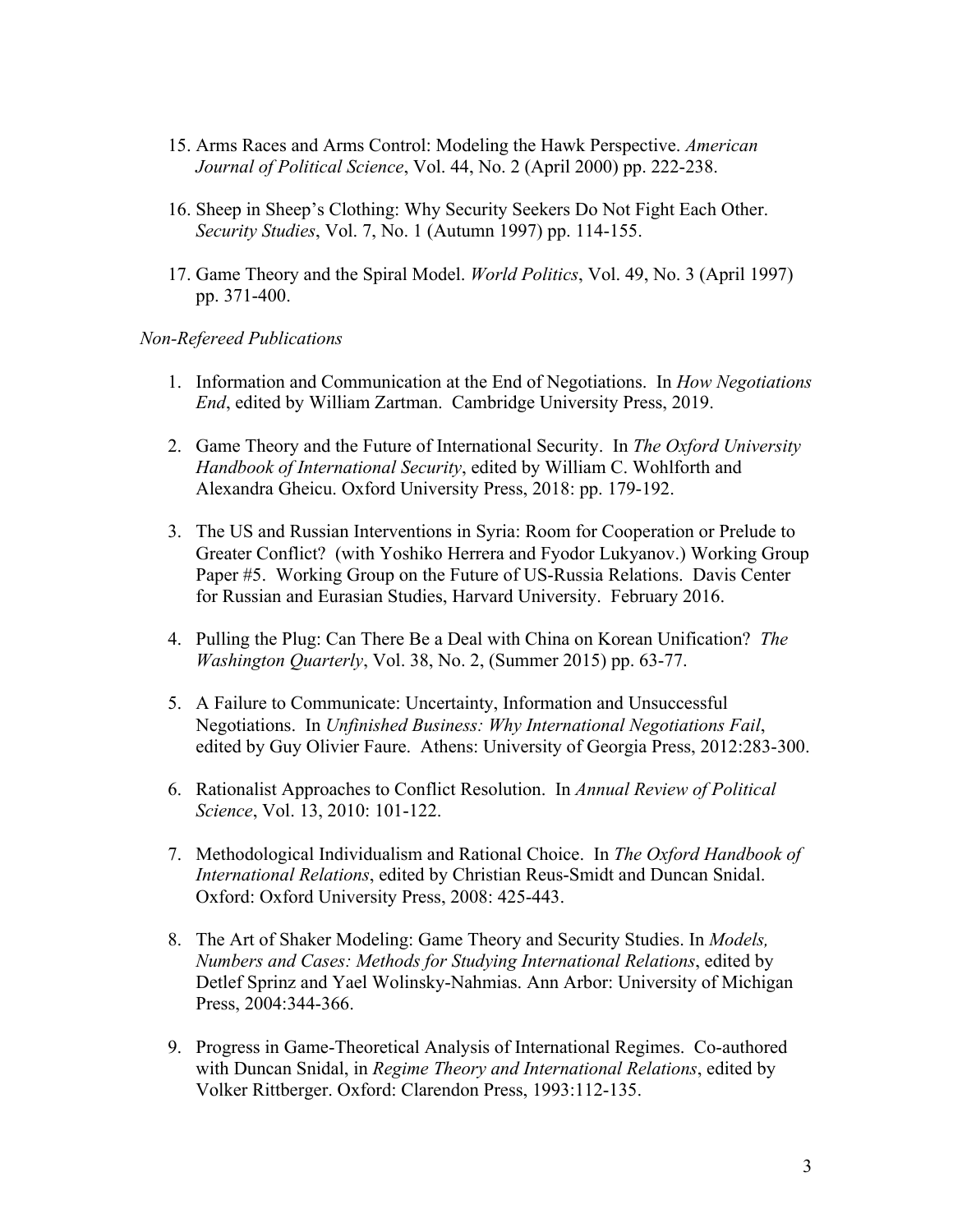#### *Book Reviews/Comments*

- 1. Can Great Powers Discern Intentions? (With Charles Glaser) *International Security*, Vol. 40, No. 3, (Winter, 2015/16) pp. 197-202.
- 2. Trust in International Cooperation: International Security Institutions, Domestic Politics and American Multilateralism, by Brian Rathbun, in *Political Science Quarterly*, Vol. 127, No. 4, (Winter 2012-13) pp. 697-699.
- 3. Reputation and Cooperation: Guzman on International Law. *International Theory*, Vol. 1, No. 2 (July 2009) pp. 295-305.
- 4. Building Trust: Overcoming Suspicion in International Conflict, by Aaron Hoffman, in *Political Studies*, Vol. 4, No. 3 (September 2006) pp. 377, 378.
- 5. Individual Strategy and Social Structure: An Evolutionary Theory of Institutions, by Peyton Young, in the *American Political Science Review*, Vol. 93, No. 2 (June 1999) pp. 442-443.
- 6. Optimal Imperfection? Domestic Uncertainty and Institutions in International Relations, by George W. Downs and David M. Rocke, in *Political Science Quarterly*, Vol. 111, No. 3 (Fall 1996) pp. 549-550.

## *Opinion*

- 1. Don't Let Attacks Become Defeat. *The Wisconsin State Journal*. Sunday, November 22, 2015, page D1.
- 2. A Win-Win Strategy for the Palestinians (With Barbara F. Walter). *Los Angeles Times*, September 30, 2011.
- 3. By Focusing on Planes, Terrorists Take a Calculated Risk (with Barbara F. Walter). *Los Angeles Times*, January 24, 2010. (Reprinted in the *Press of Atlantic City*, Sunday February 7, 2010.)
- 4. Trade Troops for Unification in North Korea. *Wisconsin State Journal*, Friday, July 24, 2009, p. A12.

## **Working Papers**

- 1. Why Bureaucrats Leak (Coauthored with Elizabeth Saunders)
- 2. Personal Impressions, Rational Actors: Leaders, Summits and Reassurance
- 3. True Crimes, False Flags: A Strategic Approach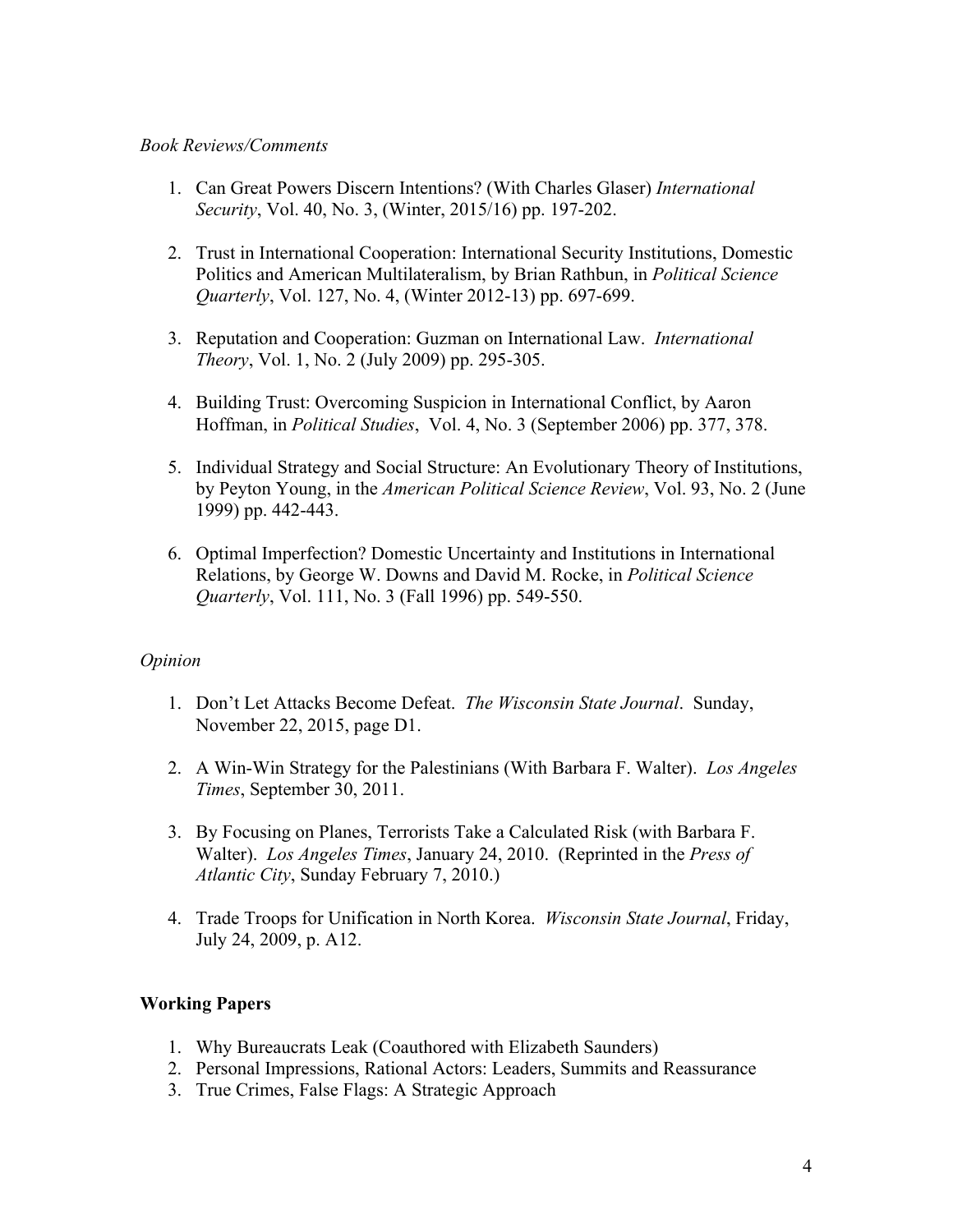- 4. Switching Sides: Power Shifts, Alliance Choices and China-Russia Relations.
- 5. Taxing Atrocities, Subsidizing Rebels: Humanitarian Intervention and the Cost of War
- 6. Why Civil Wars are Fought by Extremists: Polarization, Abstention and the Cost of Participation
- 7. Our Place in the Universe: Alexander Wendt and Quantum Mechanics.
- 8. Pie Uneaten: Hostility and Inefficiency in Bargaining
- 9. Take a Chance: Trust Within and Between Identity Groups (with Yoshiko Herrera) (Under review)
- 10. Misremebrance of Things Past: Cooperation Despite Conflicting Narratives (with Yoshiko Herrera)

#### **Presentations and Conference Participation (past 10 years)**

- Why Bureaucrats Leak. Presented at conference on secrecy in international relations, Princeton University, April 26, 2019.
- Personal Impressions, Rational Actors: Leaders, Summits and Reassurance, presented at a conference on trust in international relations, University of Namur, Belgium, January 2019.
- Taxing Atrocities, Subsidizing Rebels. Invited Presentation at the University of Kentucky, Lexington, November 2018.
- Why Civil Wars are Fought by Extremists. Conference on Terrorism and Political Violence, University of Washington, St. Louis, October 2018.
- Why Bureaucrats Leak. American Political Science Association, Boston, MA, August 31, 2018.
- True Crimes, False Flags: A Strategic Approach. University of Rochester, April 2018.
- True Crimes, False Flags: A Strategic Approach. *International Studies Association*, April 2018, San Francisco, CA.
- Switching Sides: Power Shifts, Alliance Choices and Russian Chinese Relations. National University of Singapore, August 2017.
- Saving Lives in Civil Wars. Presented at a conference at the US Holocaust Memorial Museum on the Syrian civil war, June 2017.
- Book Conference for Jane Vaynman, The George Washington University, September 2016.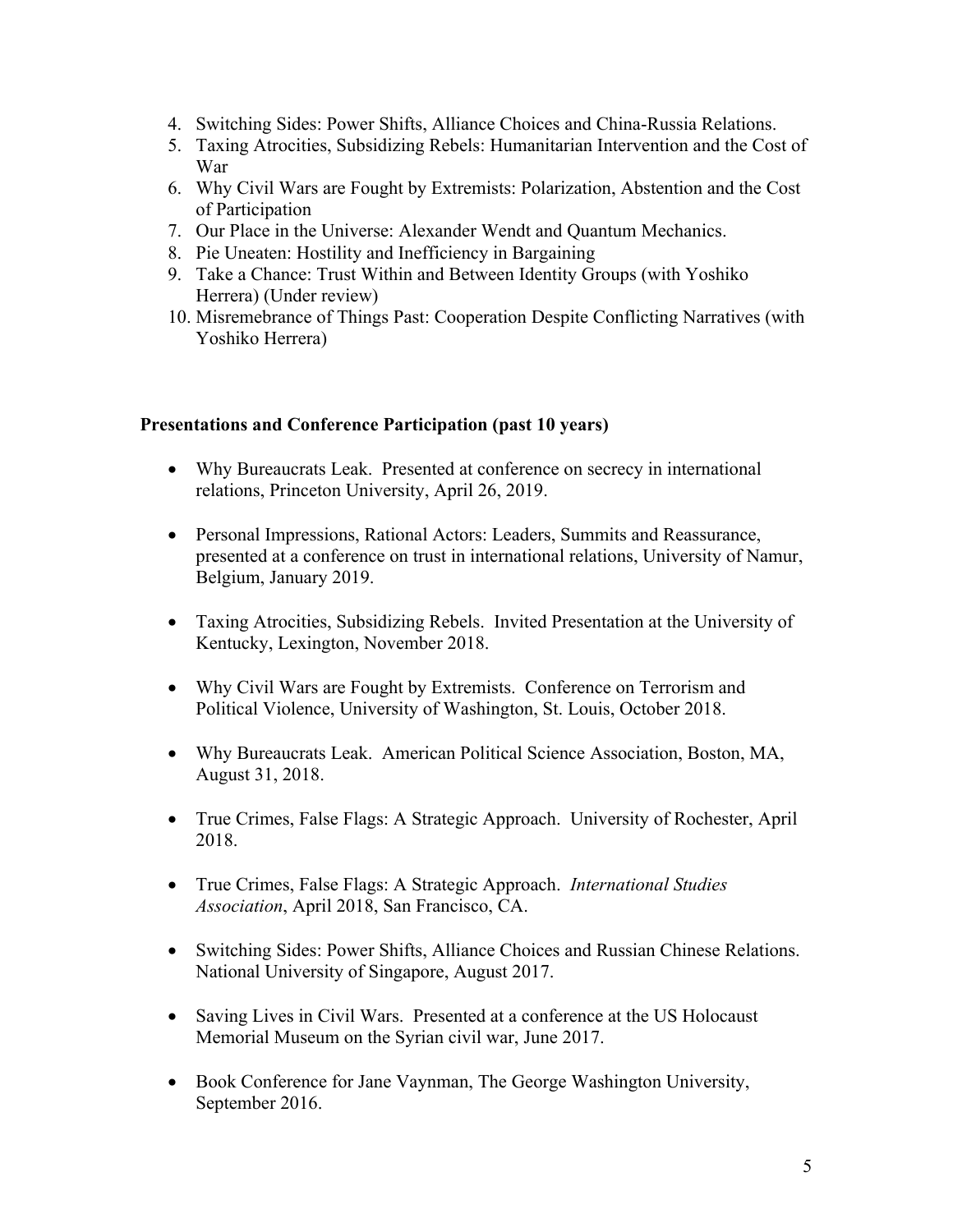- Conflict and Cooperation in the Nuclear Age, Yale University, September 2016.
- *American Political Science Association*, September 2016 (Chair and discussant on two panels.)
- Our Place in the Universe: Alexander Wendt, Quantum Mechanics and the Religious Impulse. *International Studies Association*, March 2016.
- Formal Models of International Relations, University of Southern California, February 2016.
- Comparing Conventional And Nuclear Worlds. American Political Science Association, San Francisco, September 2015.
- Misremembrance of Things Past: Cooperation Despite Conflicting Narratives. International Relations Colloquium, Department of Politics and International Relations, Oxford University, January 22, 2015.
- China, the US and Korean Unification, Wisconsin Union Directorate Society and Politics Talk, December 9, 2014.
- Misremembrance of Things Past. University of Pennsylvania, October 16, 2014.
- Identity and Belief: Biased Attribution and Conflict. Presented at the conference on the Behavioral Revolution in International Relations, January 9-10, 2014, UCSD. (Revised version presented at follow-up conference in June).
- The United States, Russia and International Intervention. Presented (virtually) at the Working Group on the Future of US-Russian Relations Conference, Moscow, December 9-10, 2013.
- Humanitarian Intervention, Arms Control and the Syrian Dilemma. Madison Committee on Foreign Relations. November 18, 2013.
- China, the US, and Korean Unification. Presented at the Beyond Geopolitics: New Ideas for U.S.-Chinese Strategic Cooperation conference, sponsored by The University of Chicago Center in Beijing, November 2013 (invited conference).
- Take a Chance: Trust Within and Between Identity Groups (with Yoshiko Herrera), presented at the Annual Conference of the *American Political Science Association*, August, 2013, Chicago, IL.
- Working Group on the Future of US-Russian Relations Conference. Harvard University, May 13-14, 2013.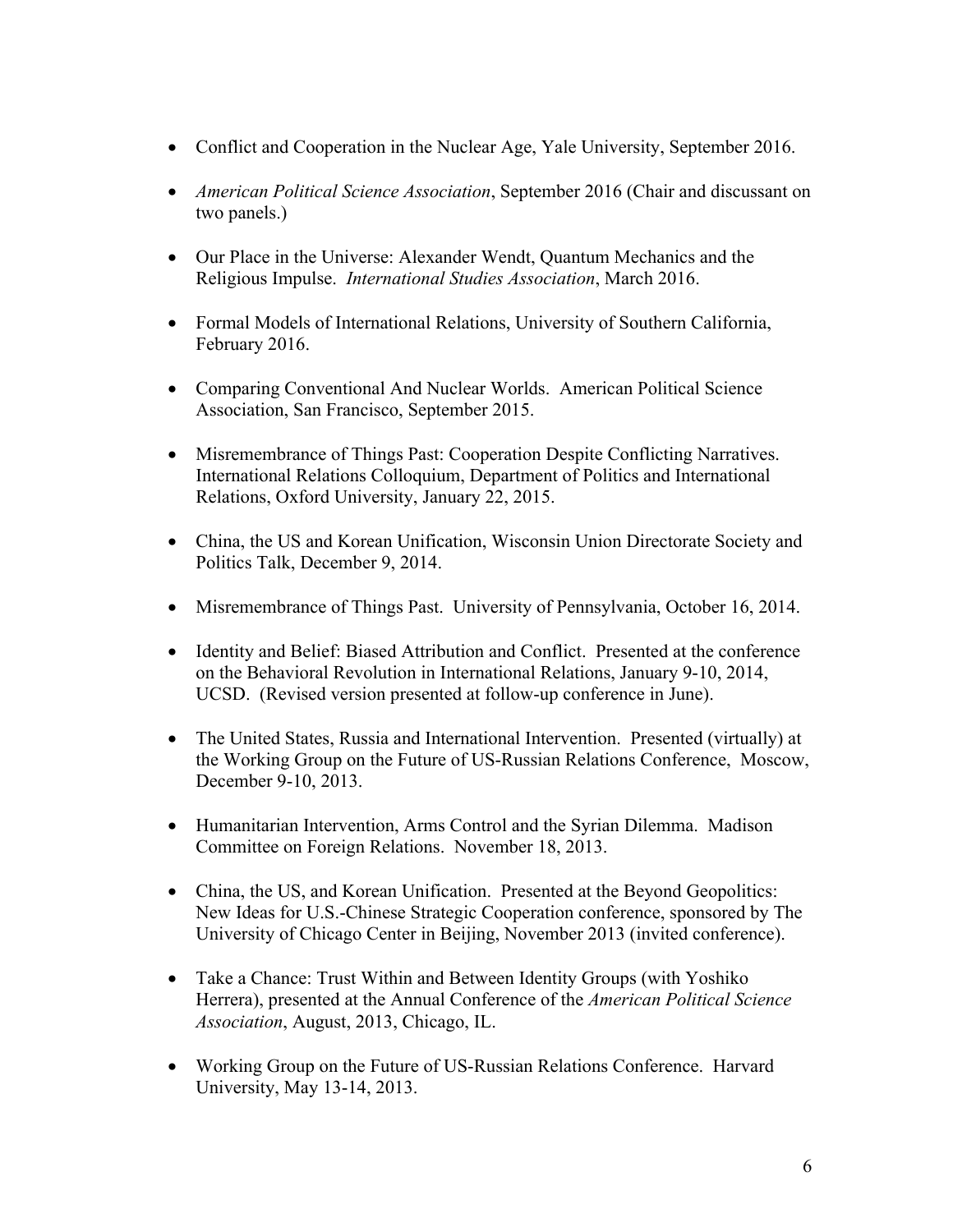- Negotiating Agreements in Politics: International Relations Working Group. Harvard University, May 11-12, 2013. Conference organized by incoming APSA President Jane Mansbridge, John Odell and Dustin Tingley.
- Theory's Landscapes: Movements, Memories and Moments. Madison, Wisconsin, May 10, 2013. Discussant.
- Presidential Theme Roundtable: The Diffusion of Trust. *International Studies Association*, San Francisco, April 2013
- Taking a Chance: Trust Within and Between Identity Groups, presented at Duke University, International Relations Workshop, March 22, 2013.
- Explaining Russian Foreign Policy: One Theory or Many? Presented at the PONARS Eurasia conference, *Rethinking the Sources of Russian Foreign Policy*, at the Elliott School of International Affairs, George Washington University, March 16-18, 2013.
- Nuclear Proliferation and the Iraq War. Conference on *The Iraq War in Retrospect: Eyewitnesses, Combatants and America's Newest Veterans*, organized by the Military Veterans Museum and the University of Wisconsin, Oshkosh, November 10, 2012.
- Being Winston Churchill, Moderation and Resolve in International Relations. Conference on Signaling and Perceptions, Princeton University, April 28-29, 2011
- A Nuclear Iran? Global Hot Spots Lecture Series, Wisconsin Alumni Association, October  $15<sup>th</sup> 2010$ .
- Terrorism and Profiling. Bridging Areas of Expertise: Funding Research on Terrorism, University of Texas at Dallas, September 2010.
- Third Party Intervention and Genocide, American Political Science Association, Washington D.C., September 2010.
- Third Party Intervention and Genocide, Elliot School, George Washington University, January 2010.
- Third Party Intervention and Conflict, University of Illinois, Urbana-Champaign, September 2009.
- Panel Chair and Discussant: Reconsidering the Role of Uncertainty in International Relations, American Political Science Association, Toronto, Canada, September 2009.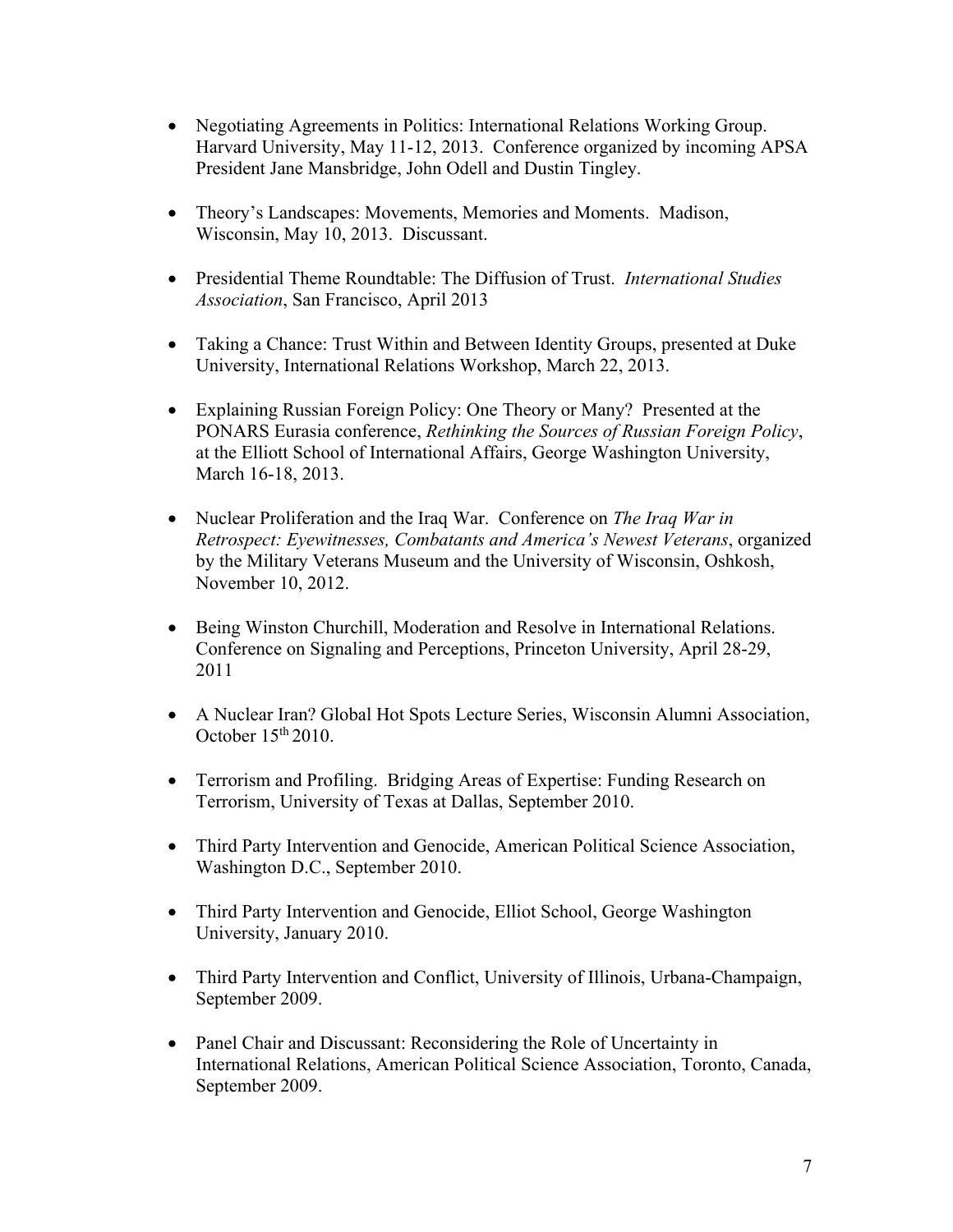• Panel Participant: Roundtable on *Atomic Obsession* by John Mueller, American Political Science Association, Toronto, Canada, September 2009.

## **Teaching**

*Undergraduate*

- Conflict Resolution
- Nuclear Weapons and World Politics
- Terrorism

## *Graduate*

- Game Theory
- Game Theory and International Relations
- National Security Studies
- International Relations Field Seminar

#### **Grants**

- 2005 Institute for Quantitative Social Science grant for project on multilateral arms control treaties.
- 2003 Harvard Academy for International And Area Studies grant for travel to Russia.
- 2002 Weatherhead Center for International Affairs grant for a book conference on *Trust and Mistrust in International Relations*, held January 2003.
- 2001 Weatherhead Center for International Affairs research grant.
- 2001 Institute on Global Conflict and Cooperation Conference Grant. For a conference entitled *Testing Strategic Models in International Relations*, in May 2001 at Riverside, California in association with the Southern California Methods Program.
- 1997-98 Institute on Global Conflict and Cooperation Campus Activities Grant. Project Title: *Workshop in International Relations*. The grant funded a speaker series focusing on new scholarly research in international relations.

## **Service to the Profession**

Editorial Board Membership